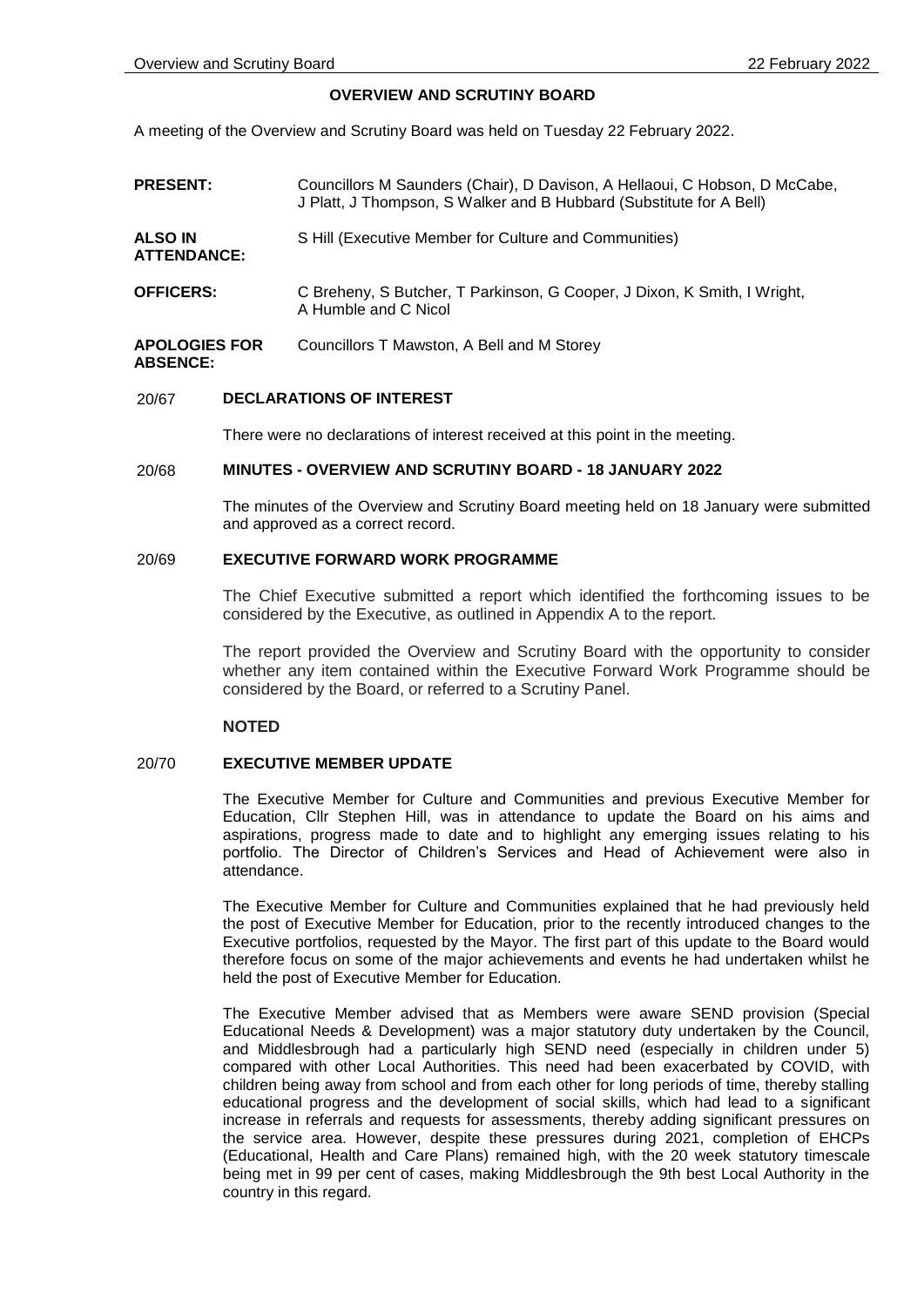The Board was advised that as part of the education department's ongoing commitment to SEND provision, the Cleveland Unit, which was formerly housed in James Cook University Hospital, had moved to the Hemlington Initiative Centre on Cass House Road. Initially this was meant to be a temporary move but it had now been confirmed that this would be a permanent move, which was fantastic, as it was a brilliant facility in Hemlington, with lots of space and specially designed rooms and gardens for the children who attended, all of whom have varying degrees of learning difficulties and disabilities.

In terms of school exclusions it was explained that unfortunately, as another result of COVID there had been a significant rise in the number of children permanently excluded from school in Middlesbrough. The current figure was 32, however this figure was expected to rise further. The department was currently working with two schools, the police and the social care department to develop an enhanced support programme for the excluded pupil, their parents and school to combat this increase. The Executive Member advised that he had been assured that any findings from this work would be shared with all schools, and members would also be made aware of how this work was progressing, either through the Executive Member for Children's Services or the relevant scrutiny panel.

The Executive Member explained that those pupils who were looked after were served by our virtual school, which had recently underwent a voluntary review conducted by heads of various other virtual schools from around the country. Middlesbrough's virtual school had received some fantastic feedback, which had been endorsed at the most recent meeting of the Executive, and a copy of the report would be disseminated to Members after the meeting.

Reference was made to another important part of the education portfolio, which was working with partner agencies, including the South Tees Safeguarding Children Partnership and the South Tees Youth Offending Service. As Executive Member for Education it was advised that he had been a member of the boards of both partnerships, and as such attended meetings representing the council and, as a corporate parent, any of Middlesbrough's children who were involved in either system, as we were, of course, responsible for the welfare and education of any children in our care until they reached adulthood. Both partnerships had held open-day type events in September of last year, which allowed a wider variety of professionals, academics and politicians to gain a greater understanding of their workings. Both events were very well attended and had received positive feedback from participants.

The Executive Member stated that the most important partners we worked with were, of course, our schools, and in the last term the local authority had undertaken more visits to schools than ever before, around 60. Most of the visits had been undertaken by officers, as the overall majority were to aid schools with Covid recovery, for example sharing of best practice, staff support and oversight of vulnerable pupils, though as Executive Member he had visited around a dozen educational facilities, including schools, nurseries, the Cleveland Unit and various Community Learning facilities. More visits had been planned for this term, as, with the lifting of COVID restrictions, schools were more open to outside visitors, and the new Executive Member for Children's Services had taken up those invitations and was in the process of visiting those schools, along with some others.

The Board was informed that another of important service area was community learning, which supported residents of Middlesbrough to engage with learning, whether through apprenticeships or through first-touch engagement to support residents who were furthest from the labour market. This was achieved through a wide variety of methods, including the youth employment initiative, the Lingfield Choosing Pathways Program and job-fair type events, including the Middlesbrough Unlocked event, which had been held in the Town Hall crypt in June of last year and had been very well attended by both employers, apprenticeship providers and job-seekers. The amount of people in attendance who had just walked in off the street had been fantastic.

The Executive Member advised that the second part of his update to the Board would be focussed on his new role as Executive Member for Culture and Communities and that there were many positive cultural developments taking place in Middlesbrough.

The Board was advised that during the Covid recovery period, the Council had been successful in securing over £800,000 worth of fundraised income, primarily from the Arts Council, which had helped the Council to engage with its more vulnerable and disengaged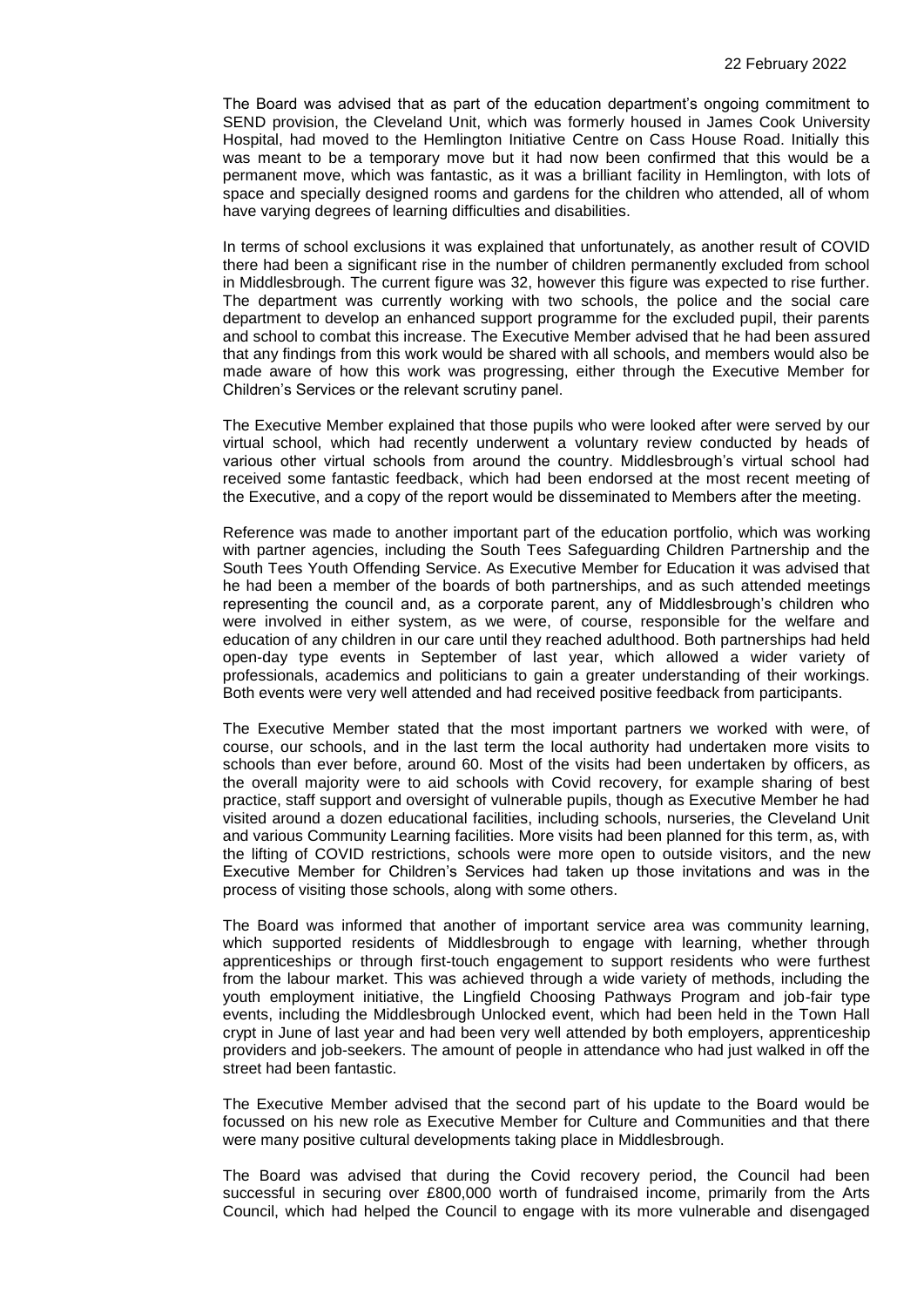communities. This engagement had taken many forms, including outdoor events at Middlesbrough's two museums, one of which drew over 1000 people to the Captain Cook Museum in Stewart Park, a joint commission by the artist Joanne Coates and Middlesbrough Mela named Covid Heroes which was covered by local and national press, and several other bespoke commissions designed to draw more people into Middlesbrough's cultural buildings.

Several learning workshops had also been hosted in the town's cultural locations, including digital treasure hunts, book banners and book printing, stage and tech skills workshops in Middlesbrough Theatre and the Town Hall, and a new community led exhibition for the Captain Cook Museum entitled "Bottled Ocean", which focussed on environmentalism and the impact of plastic waste on our oceans.

In terms of the work that had been undertaken in Middlesbrough parks, the Executive Member explained that there were plans in place for investments in play areas in both Pallister Park and Thorntree Park, and improvements to the Albert Park visitor centre would also soon be complete. Council Officers had also been working with the Lawn Tennis Association to lever in additional funding for the tennis courts in Albert Park. In addition efforts were being made to increase activities in the parks, including bowling and croquet which were delivered by partner organisations working in conjunction with the Council, alongside the Council's longer-standing events, including park runs throughout the year, the Middlesbrough Mela in August and other community-led activities.

It was advised that once again the Council was hoping to be able to deliver the Holiday Activity Fund to young people this year, building on the six weeks of free activities provided in Middlesbrough parks last year. Those activities had been brilliant and it had been fantastic to see how engaged children were with them, so it was really pleasing that this initiative was able to be repeated this year.

The Executive Member stated that obviously the biggest event happening in the next six months was Her Majesty the Queen's Platinum Jubilee, and Middlesbrough had a whole host of events planned to celebrate this, culminating in street parties throughout the town on the weekend of the Jubilee bank holiday in June (many of which have received funding from the Council's Jubilee Events grant panel). Some of the events included a host of Jubilee themed talks throughout Local History Month in May, a two day celebration event in centre square that would be run in conjunction with Orange Pip market, which will celebrate everything weird and wonderful about the UK, including vintage fairground rides, street theatre, punk rock themed art workshops and a cheese-rolling competition, as well as a competition for children to design a card for Her Majesty, the winner of which would be professionally produced and sent to the Queen as part of Middlesbrough's official congratulations. A full run-down of all of the events planned for the Jubilee could be provided to all Members following the meeting.

Some of the other events taking place outside of the Jubilee celebrations included a mini Mela pop-up in May, which would be a sneak peak of all things Mela, including henna fashion and food stalls, which was obviously in addition to the main Mela celebration which would take place in August in Albert Park. A family pride event would be held in May; the We Are Giants interactive installation, which would provide people with the opportunity to be part of the silhouettes of iconic Middlesbrough landmarks; Mindfulness Middlesbrough Month which would employ screens across the town to spread positive and mindful messages in both outdoor and indoor settings; and the Armed Forces Day celebrations in June which would feature an outdoor tea dance, street theatre and performances from vintage themed acts.

In terms of the community side of the portfolio it was advised that Middlesbrough currently had 12 community facilities spread across the town, most of which also incorporated a library service. In addition to the traditional libraries Middlesbrough also had a mobile service which delivered books to housebound residents and this service currently catered for 50 residents town-wide. The Executive Member stated that he would like to increase this as, being a passionate and vociferous reader himself, he wanted to make sure that every resident had access to books, whatever their personal circumstances.

Reference was made to the Central Library and it was noted that the Council had recently received confirmation that a bid it had submitted for a £250,000 grant to upgrade our digital services has been approved, and the Council was currently awaiting the outcome of a £5 million grant from the Arts Council, which, if successful, would be spent on cultural transformations in Middlesbrough. This would include around £2.5 million for the library, which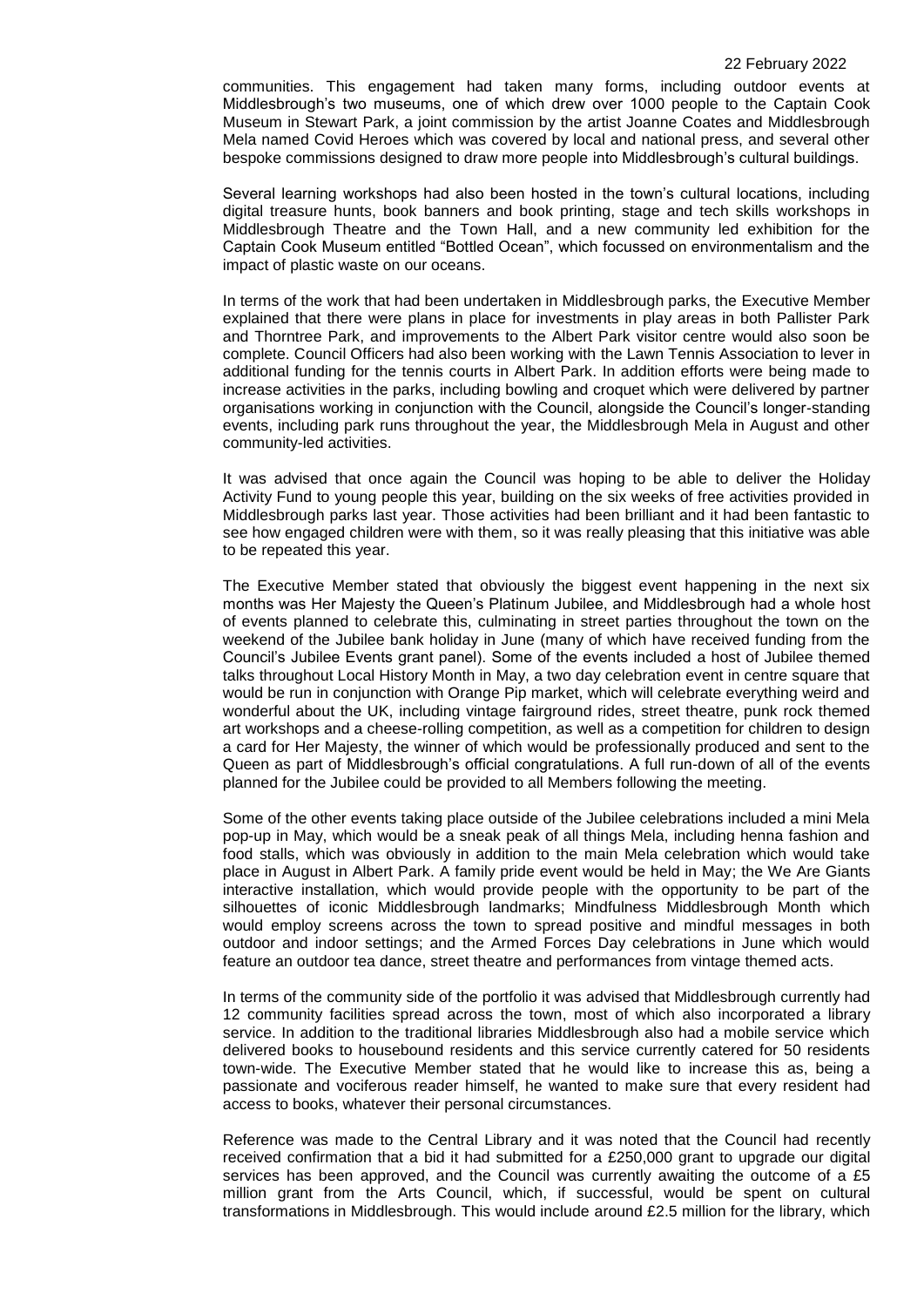would be spent on major refurbishments including a new customer lift and public toilets. In the meantime, minor refurbishments had been undertaken in the junior section of the library, with a focus on sustainability and the environment, with wigwams, wooden toys, a bespoke storytelling chair, a real tree and a beautiful reading arch having been installed. The Executive Member advised that it was worth a visit to the library just to see the arch and he would encourage everyone to go.

It was advised that the town's libraries had several activities coming up, though Covid has meant that the service had had to be much more creative in the approach to planning events, so most- though not all- of our activities required people to pre-book, so as to manage numbers. Demand for school visits had already soared this year, with 10 school groups already visiting the library since January, and a further 21 booked in for the coming weeks. Some of our primary schools were also wishing to carry out whole school visits so that every child became a member. The Executive Member expressed the view that this was absolutely fantastic and he would love to see rolled out in all Middlesbrough schools.

For World Book Day, Central Library had 7 classes booked in for visits, with creative activities, staff dressed as Peter Rabbit and the Tiger Who Came to Tea, and interactive storytelling provided by "ImagineMe", a drama group who specialised in imaginative story-telling for primary aged children.

Acklam Library was also planning an Environmental awareness day to coincide with the launch of a series of leaflets that the service had created, covering recycling and litter-picking, and starring the Library's resident social media stars, Tammy and Monty the Dog. In terms of the community activities taking place in the town's hubs and libraries, meeting spaces were provided for a large variety of groups, including knit and natter social groups, walking groups, dementia support, citizens advice, reading groups, book clubs, family history groups, Lego clubs, a model railway club, age UK coffee mornings and so many more, not to mention all of the incredible things that were held in MyPlace, Middlesbrough's state of the art venue and activity centre for young people.

In terms of his ambition for the service, the Executive Member advised that his main focus currently was in respect of community engagement with our cultural and historic buildings. The Executive Member expressed the view that he wanted people in the town's buildings and wanted people from Middlesbrough to have a pride and a love for the town's history, which he felt came from getting them into the heart of our town's cultural offering. For example, the Town Hall, with its Gothic architecture, the old cells, the crypt, the hall itself, the council chamber and the old court room, with their breath-taking stained glass ceilings, which the general public rarely had the opportunity to see. It was noted that he had been working with the Council's Civics Officer to bring back tours of both sides of the Town Hall for both school parties and the wider community. The Executive Member stated that he was also hoping to bring people in to see not just the buildings, but also meetings, so they could see what we as councillors did, and hopefully instil what he hoped everyone wanted - a sense of political engagement in our residents.

Plans were also in place to hold "town hall" type meetings with staff from the culture department, where anyone could pitch ideas for events to himself and the Council's Head of Culture, so there was a much wider pool of backgrounds and interests to draw from, which would hopefully mean we could attract even more people to our events and spaces.

Following the update, Members were afforded the opportunity to ask questions.

A Member of the Board queried the amount of future additional investment that was proposed for Teessaurus Park. In response it was advised that £250,000 had been approved and it was anticipated that the works would hopefully be completed by Easter and would include a zip wire, new play equipment, light installations and an augmented reality trail.

Reference was made to the 'Nightfall Event' and the fantastic response received from residents and it was queried whether the Council had funded the event. It was advised that in terms of hosting the event it had been a collaboration and the company organising the event had received some funding from the Arts Council, the Council had contributed some funding and the ticket sales had also enabled the event to be held. It was hoped that the event would return in 2022/23, as it had been a sell out and the response had been fantastic.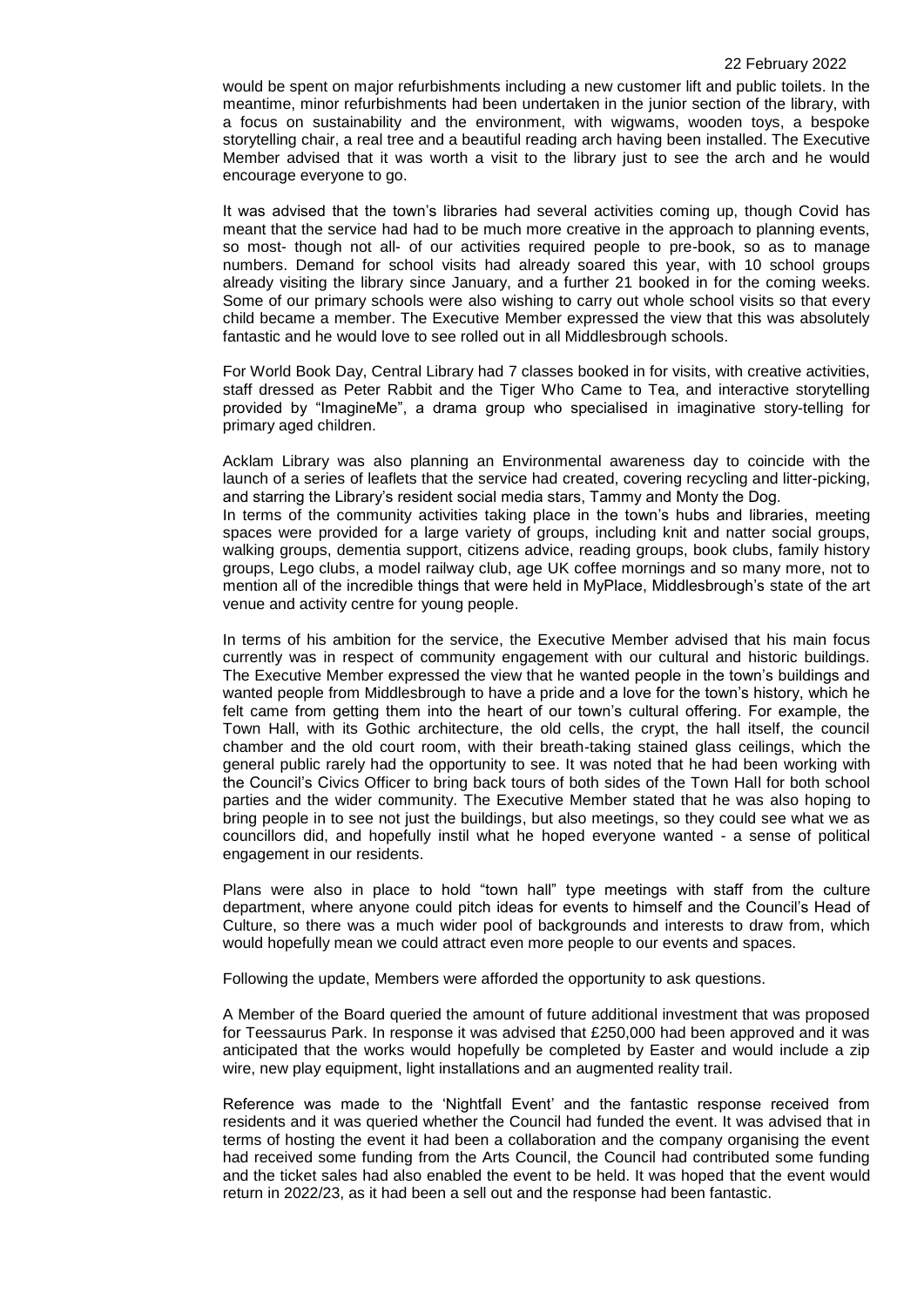Reference was made to Middlesbrough's archives and whether any progress had been made in respect of digitising records for bringing them up to date and help people in tracing their family history. In response it was advised that a digitisation was currently being undertaken and it was a huge task as the Council had responsibility for the whole of the Tees Valley.

A Member of the Board queried whether any decision had been taken in respect of a name for the new East Middlesbrough Community Hub, as reference had been made during the presentation to the Southlands Centre but the Centre was no longer in existence. In response it was advised that ultimately it should be a community decision and representation would be needed from local councillors and local residents. It was emphasised that it was very much the working title, as the Southlands Centre had been loved by so many people.

It was queried whether any progress had been made in respect of arranging racial awareness training for Members that had been agreed in 2020. In response it was advised that clarification would be sought on this issue and a response provided.

Reference was made to the different funding streams being used in respect of developing a new community hub on the former Southlands site and it was queried whether further information could be provided. In response it was advised that £1.2m was to be invested from the Council's capital budget and £500,000 would be invested from the Towns Fund.

In terms of the new community centres it was queried how these would be managed. It was advised that the Tees Valley Asset Preservation Trust would take on board the running of the Southlands Centre. Similarly a community organisation would be appointed to manage the Community Hub at Nunthorpe.

Reference was made to what work that was currently being undertaken by the Council to blend communities together, to create community cohesion and build a better Middlesbrough. In response it was advised that this was a really important point and a substantial amount of work was undertaken by the Council in respect of this agenda.

In response to the news that the Cleveland Show had now finished the Chair wished to extend his thanks to all of the volunteers who had successfully run the event for over 73 years.

Reference was made to the possibility of developing an arena in Middlesbrough and the Deputy Mayor expressed the view that this was definitely something that was on the wish list and there was a real need to maximise the events programme throughout the town.

The Chair thanked Executive Member for Culture and Communities and the Director of Children's Services and Head of Achievement, for their attendance and contributions to the meeting.

**AGREED** that the information provided be noted.

## 20/71 **CHIEF EXECUTIVE'S UPDATE**

The Chief Executive was in attendance and provided an update to the Board in respect of the following:-

- COVID-19 update
- Quarter Three corporate performance update
- Governance issues in Local Government
- Executive update

In terms of the latest local COVID-19 data, as at 17 February 2022 the rolling seven-day rate of cases per 100k of the Middlesbrough population was as follows:

- 73 new cases had been added to the system on 17 February 2022;
- 519 new cases had been diagnosed in the last seven days;
- 368.10 rate per 100k of population (last seven days); and
- 319.20 COVID-19 deaths per 100k population.

Reference was made to the quarter three corporate performance update and it was advised that although the figures appeared to show a dip in performance, for example Executive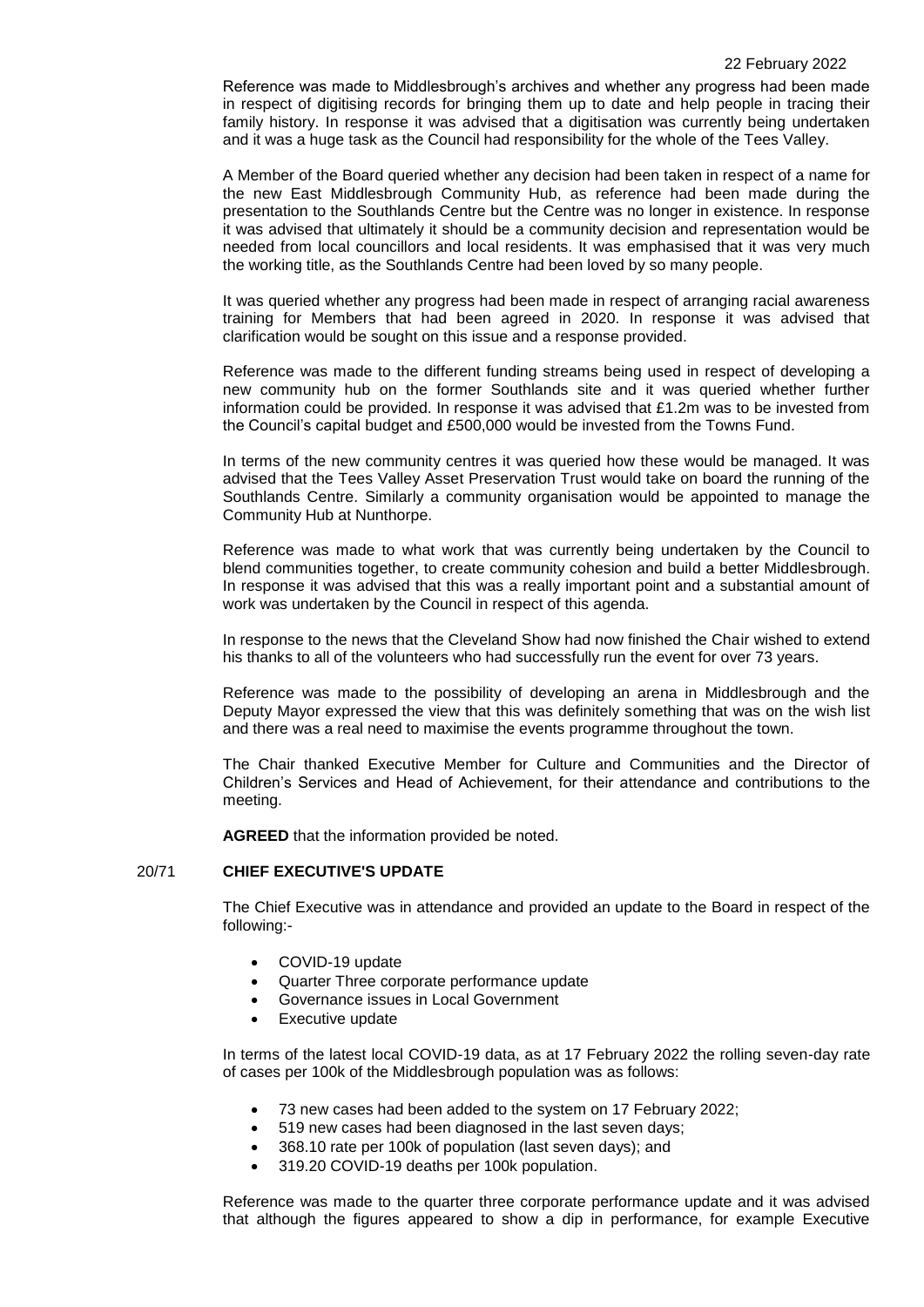Actions completed 72 per cent in quarter three against 97 per cent in quarter two, this had been due to a lag in performance reporting over the Christmas period rather than an actual dip in performance. This would be improved and an accurate position on performance would be presented as soon as possible.

It was noted that work was ongoing to develop a refreshed Strategic Plan workplan (activities and associated delivery plans), which would be presented to Executive for approval in April 2022.

For information purposes the Board was informed that nationally there had been a number of Councils recently which had recently been identified as having governance failings. This had led to direct Government intervention and a loss of local control. It was emphasised that there were no concerns in respect of governance issues at Middlesbrough Council. However, it was important that Members were aware of the risks and actions taken by Government in respect of governance failings in other areas. A brief synopsis of the recent findings associated with four Councils were provided and these included findings in respect of Liverpool, Sandwell, Wirral and Slough.

In relation to the Executive decisions taken recently it was noted that a number of reports had been considered. These included; the corporate performance update; the Revenue and Capital budget outturn position update; the Revenue Budget, Council Tax and Medium Term Financial Plan and Capital Strategy 2022/23; the Virtual School Peer Review and the appointment of External Auditors.

A number of reports were expected to be considered by Executive in March 2022 and these included; the Final Report of the Adult Social Care and Services Scrutiny Panel on the Recruitment and Retention of Staff within Adult Social Care; a progress update on the Children's improvement journey; approval for a tender pipeline 2022/2023; approval of the Transport and Infrastructure Capital Programme 2022/23 and an update on the refurbishment and fit out of Fountain Court.

The Chair thanked the Chief Executive for his briefing and contribution to the meeting.

## **NOTED**

#### 20/72 **SCRUTINY CHAIRS UPDATE**

The Scrutiny Chairs/Vice Chairs provided updates in respect of the work undertaken by their respective panels since the last meeting of the Board.

## **NOTED**

## 20/73 **REVENUE AND CAPITAL BUDGET - PROJECTED OUTTURN POSITION AS AT QUARTER THREE 2021/22**

The Director of Finance and the Head of Financial Planning and Support provided an update to the Board; the following points were highlighted:

- The information detailed in the report was separated into two elements: COVID-19 related and non-COVID-19 related;
- The 2021/22 Revenue budget for the Council was £116,492,035. The Council's outturn position for 2021/22 for non-Covid-19 elements was projected to be an overspend of £3.225m (2.8%). It was anticipated that there would be a potential financial pressure due to COVID-19 of £1.821m in 2021/22. The total projected outturn at the end of the year was £5.046m, an increase of £0.891m from the position reported at Quarter Two;
- The total projected overspend in 2021/22 would be covered by the full utilisation of the Social Care Demand Reserve of £0.5m and the Children's Services Demand Reserve of £0.732m, which were created at the end of 2020/21. The remaining £3.841m of the total projected outturn pressure would be funded from the £4.512m Covid Recovery Reserve, which was created during 2020/21 to cover the potential costs arising from the Covid-19 recovery in 2021/22 and future years;
- Paragraphs 105-125 of the report detailed expenditure against the Investment Strategy, which had a revised budget of £64.814m. The current latest estimated